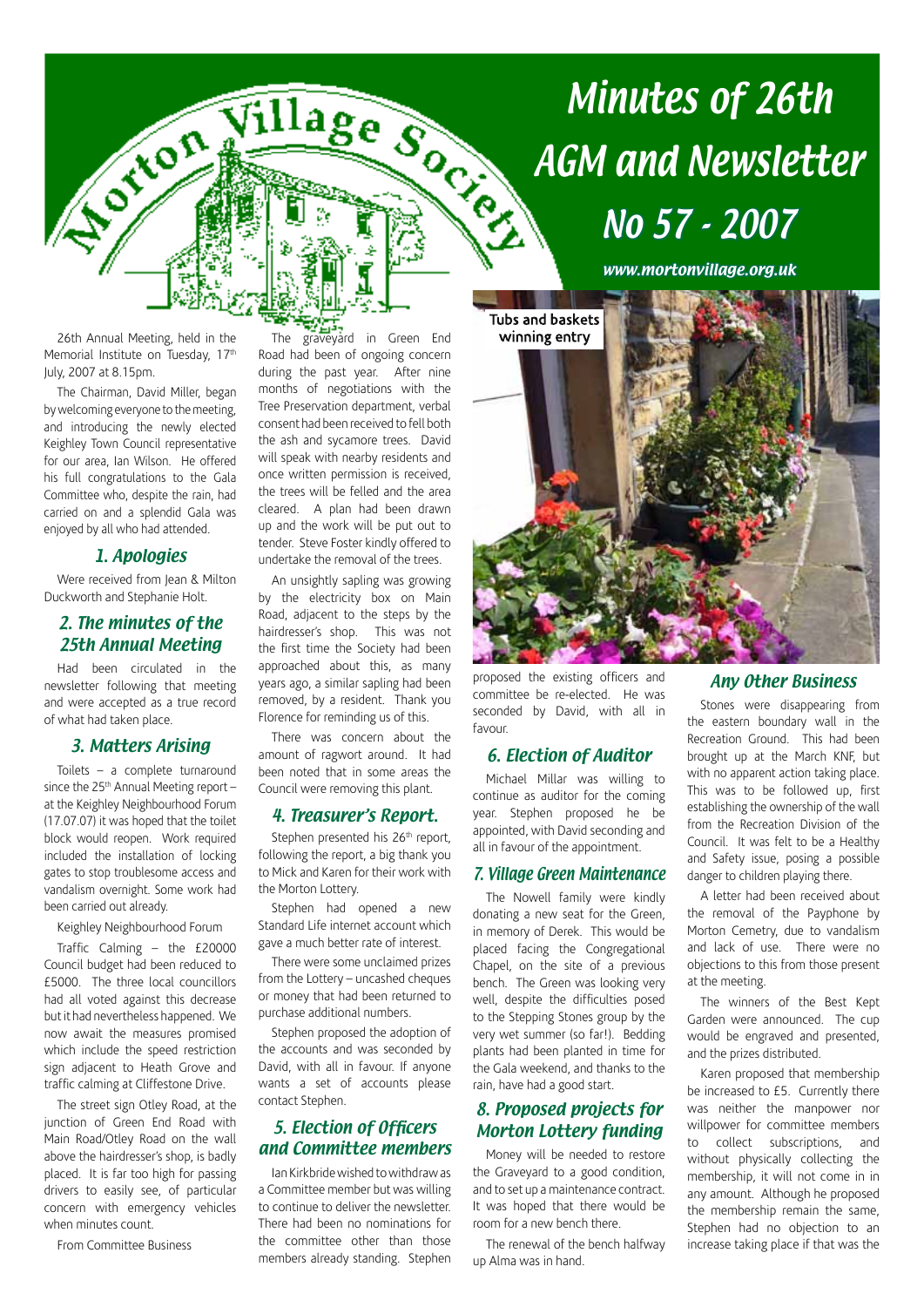wish of the meeting. The amount has, and will be, advertised in the newsletter and on the bottom of the Lottery letter. The Pantry very kindly collected subscriptions and passed them on to Stephen. Bob Dennis proposed an increase to £5 for a family, with a single subscription at £2.50p. He was seconded by Stephen, with all in favour that this take place. The Morton booklets were still selling well.

A decision on keeping the Post Office was likely to be made in November. David asked if there was a wish to campaign to keep the Post Office. Ian Kirkbride, who had 25 years working experience in the Post Office, was not totally downbeat on East Morton's chances of retaining it. However we are not an area of social deprivation. He believed that within the Bradford area, 17 Post Offices would have to close. The decision would be made from Stockport and once the notice is out, if necessary, there would be 6 weeks to make representation for it to remain open. Ian said that group letters would carry more weight than individual ones. Without the Post Office, it would be difficult to see how The Pantry could remain open.

Karen wished to thank Dorothy Dennis for helping with 100 club letter deliveries, and Mick Craven for his work with the Lottery. The £150 prize at the Gala had been won by Peter Maugham. Their aim was to have 500 numbers by Christmas. July winners were drawn at the meeting. First prize was won by George Hook.

The next committee meeting, is to be held in the newly refurbished meeting room in the Institute, it was agreed that in future, committee meetings will be shared between St. Luke's Church and the Institute.

David thanked the secretary and drew the meeting to a close, thanking all those who had attended.

#### **Crossword**

Geoff Richardson's last crossword competition was won by our very helpful post lady Ellie, a well deserved £10 gift voucher for the Pantry was awarded to her.

#### **Riddlesden and East Morton Urban Village Initiative**

| From the total spend of £74,997 for       |        |
|-------------------------------------------|--------|
| the last financial year, East Morton      |        |
| projects benefitted as follows:-          |        |
| Playground development                    | £3000  |
| East Morton (Early Years) Playgroup       | £350   |
| Building costs East Morton Institute      | £8462  |
| Equipment for above                       | £2500  |
| Primary School - Multi Access Area        | £5000  |
| Electronic speed warning                  | £2000  |
| Replacement external door Institute £1000 |        |
| Total                                     | £22312 |

# Institute Notes

With funding from the Government's Urban Village Initiative, what was once the bar has now been converted into an excellent meeting room. There were initial problems as the floor was found to be rotten and had to be replaced, but after that everything went well and it is difficult to imagine what it was once like. Our thanks go to Sue Gledhill of the Neighbourhood Forum for all her help.

The room, which is available for hire, is to be called 'The Doris Beanlands Meeting Room' in recognition of the work done by Doris, not only for the Institute but also for other organisations in the village.



Other improvements have been carried out such as the patio area being relaid, and some external paintwork. It is hoped to continue brightening up the Institute by some painting of the hall, improving the internal doors, fitting a new side door and other small improvements. The committee are looking at other areas of funding to enable us to change the boiler which has been very unreliable.

We have had several complaints about dog fouling and owners not cleaning up after their pets. This is something that has improved greatly since the Society was formed, but obviously there are still some irresponsible dog owners about.

# **Please, do scoop the poop**.



# Best Kept Garden

Our thanks go once again to the Best Kept Garden judge. The following gardens and frontages have been selected this year from many colourful plots surrounding our homes. Congratulations go to:-

#### Tubs and Baskets

1st - 12 Green End Road - An amazing range of tubs and baskets squeezed into every inch available - and we were given two displays this year. A range of lovely spring bulbs has been followed by a mass of bedding plants which should be flowering even more through August and September. A real 'year round' effort (picture on front cover).

2<sup>nd</sup> - 8 The Square - The owners have created a lovely outdoor space in the peace of "The Square". There are hanging baskets and tubs with palm trees in, and a bench to sit on too. Looks like a nice spot for a summer evening.

3rd - 3 South Street - A small enclosed yard, but from the park you can see the most stylish hanging baskets in East Morton. They are very simple – wicker cone baskets – holding only one type of plant – fantastic burnt orange large flowered begonias, with bronze foliage flowing over the baskets brim – fantastic!

#### Gardens

1<sup>st</sup> - 5 Elm Crescent - This garden always looks well loved, and carefully tended. A full range of flowers and shrubs and a lovely trimmed arch leading to the back garden (pictures below).

2nd - 19/21 Whitestone Drive - The tiny patch outside these modern town houses offers little opportunity for gardeners – but these owners have planted a creative patchwork of scented plants – lavender, sage and thyme – looks good all year round.

3rd - 49 Roedhelm Road, Waterside Fold - This is a beautifully neat pebble garden, with tasteful use of a few plants and larger pebbles – low maintenance but stylish. A lovely hanging basket next to the door too.

Maybe we should consider having an Open Gardens in East Morton? It does seem to be an increasingly popular event all over the country now.



# Morton Village **Lottery**

#### **HOW WE HOPE TO IMPROVE YOUR VILLAGE and HOW YOU CAN HELP IN THREE STEPS**

a) Raising funds for the communal areas - this we are doing via the lottery and with your help we hope to have 500 members by Christmas. . . . Not that many considering the size of our village. If not already a member, join now at the post office-only £12 per number (£1 a month) with 50 prizes in a draw of over £2000 a year. Open to all your family and friends.

Why not give a number as a stocking filler for Christmas-nicely presented in a gift card.

b) Look at any communal area just outside your home - can you make it tidier? It's amazing how little time it could take and if everybody does their 'patch' the village will look smarter in no time at all.

c) We can then spend funds on those communal areas not covered by willing residents. Here again you might like to help by offering a few hours one weekend-date to be set but let me know if willing in principle

#### **PROFESSIONAL GARDENER WANTED**

If you live locally & happy to give us some advise please ring. In return we can advertise your services to the community.

Karen Redhead

#### **Latest winners:**

# **April**

£75 S Lund; £40 MB Webb; £25 M Dickinson; £10

#### **May**

£75 A Foulds; £40 T Taggart; £25 JL Crooke; £10

#### **June**

£75 R Gregson; £40 A Crossley £25 D Miller; £10

#### **July**

£75 G Hook; £40 NS & C Brooke £25 F.Whitfield; £10 P.Dufton

#### **August**

£75 P Steel; £40 M Scott; £25 J Dobbins; £10 A Smallwood

Please support the Morton Village Lottery - all proceeds for the village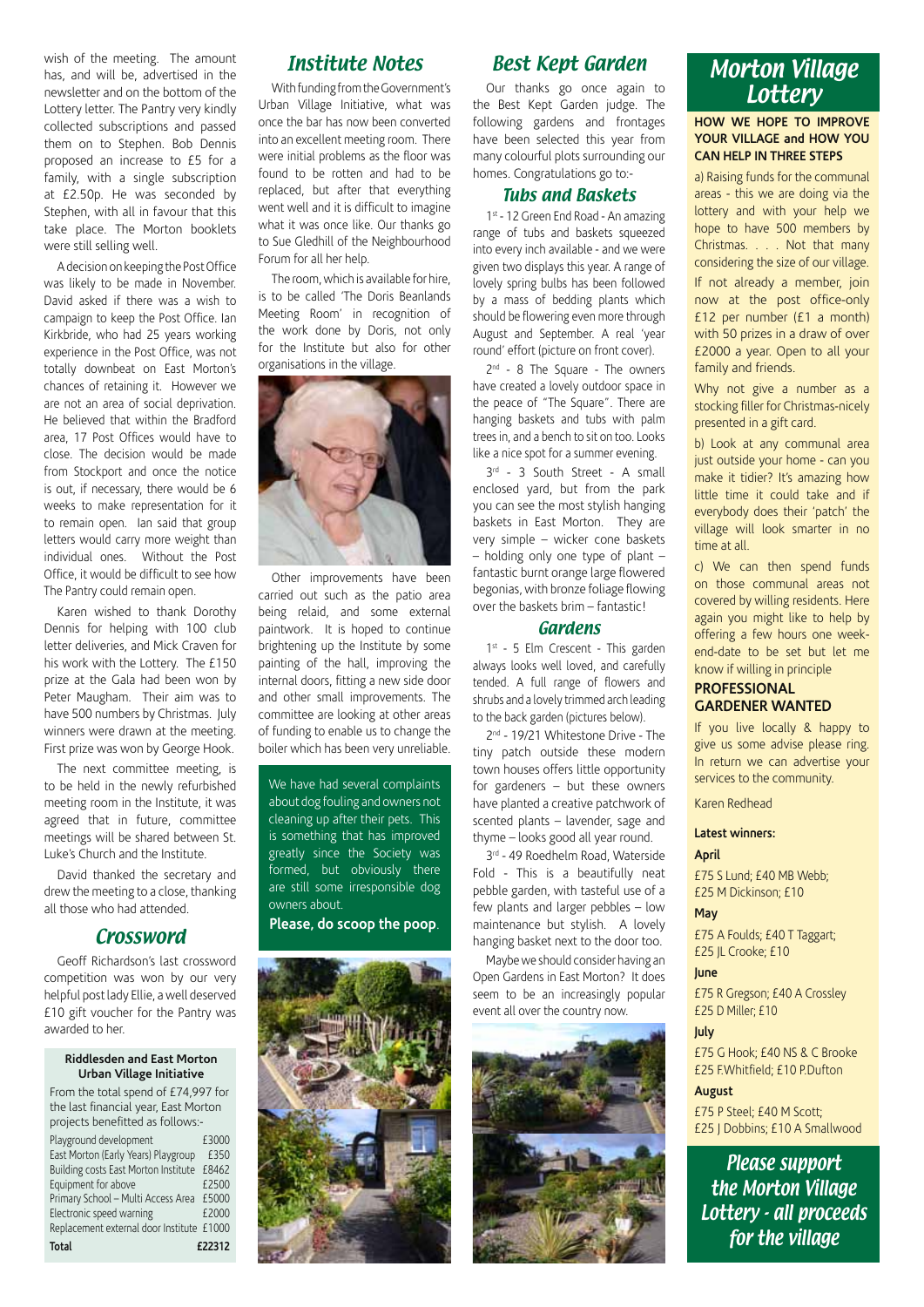# East Morton School





July is always a very busy part of the school year. A number of classes have been on visits related to their studies: Reception enjoyed a visit to a nearby farm, Year 1 visited Abbey House Museum at Kirkstall and Year 2 even managed a trip to the seaside (Bridlington).

Years 5 and 6 were involved in a stunning musical production, entitled 'Rainmaker' – a story of a young boy and his friends, from a village in South America, who go on an amazing quest deep into the forest to find the rain, since it had not fallen for months. (Had they trekked as far as West Yorkshire, they would have found no water shortage!) It's a surprising adventure through the rainforest. And as they travel they meet lots of interesting animals, who help them face their challenges. Through the true power of friendship, they are eventually able to achieve their goal.

The whole production had been a true team effort as the children had designed and made their costumes, scenery, tickets and even programmes. There are so many talented children in school and this provided an unforgettable opportunity for them to excel and for mums and dads to be extremely proud.

Thanks once again to the owners of Fardew Golf Course, we were able to use the practice area to hold our Sports' Day. And other than a shower of rain, it managed to stay dry. The children thoroughly enjoyed all the activities and races that had been organised by Mr Firth, PE specialist at school.

The school garden is now in its second season and the children have continued to take great pride by using it at every available opportunity. Despite the rain they have enjoyed working there – planting and weeding. Their efforts have been well rewarded with an array of colour and vegetables. Other visitors to our garden have been 'Keighley in Bloom' judges!

But July is also a sad time as we say 'Good-bye' to our Year 6 Class, many of whom have been in this school since Reception. They have worked hard, acquiring knowledge and achieving many new skills. These are a few thoughts expressed by some of Year Six:

Josh: 'Year 6 to me has been a very happy and exciting experience. I am a bit sad at leaving this school but I will always have happy memories.'; Paige: 'I will miss EM school as I have been here since Reception, but now I am growing up and moving on to Oakbank where I will meet loads of new friends. But I know I will never forget this school – I mean, how could I?'; Zaheem: 'I have really enjoyed my time at EM School. The school has made a massive impact upon my learning. There will always be a place in my heart for this school.'; Mehvish: ' Leaving primary school and going to secondary school is a very big change and hopefully I'll fit in and make new friends. I am looking forward to it although I will miss EM School.'

We wish them all well as they move on to their new schools.

We look forward to a summer of sunshine (being forever optimistic), ready for school to reopen on Wednesday 5th September.

# East Morton Playgroup

In December 2006 a small group of volunteers took over the running of the East Morton Playgroup. As with any organisation when there is an injection of new blood changes were inevitable, and this was no exception.

We started with some brainstorming sessions and a number of areas were highlighted, one thing that was very apparent was that we needed some new equipment! So earlier this year, we set off on our 'fund raising mission'.

The play group has experienced a recent influx of 'babies'; we desperately needed easy wipe mats for the babies to lay and sit on, easy wipe sitting supports, toys and a soft play area to encourage coordination, crawling and climbing in safety. We also established that there was no quiet reading area. We need to encourage our children and their parents to enjoy reading from an early age.

We were able to split the hall into areas to ensure the safety and enjoyment for all of the children: -

'Ride on' boisterous area – allowing the children to run, ride and throw.

Activity area – where we provide the parent and child an activity area every week to carry jigsaws, craftwork to baking.

Play Area – slightly quieter area for cars, trains, farms toys, play kitchens etc.

Reading Corner – promoting the joy of reading.

Seating and Baby area – an area for adults to sit and chat plus baby mats/toys etc.

We are overjoyed with all of the donations we have received to date and want to thank everyone concerned. Morton Village Society, East Morton Gala Committee, Tesco Supermarkets and The Community Chest/Urban Village Funding, in total we have received £630.

With these donations we now have a brand new baby area, a new reading area and many new toys. To try and give you all an idea of the huge difference these donations have made to our playgroup we have provided the before and after photographs.

The East Morton Playgroup runs every Tuesday morning at the Morton Institute for pre school children, from 9.30am to 11.30am











for only £1.50 per family. It's a thriving group with new members joining all of the time. Come and join in.

Tracey Paul, on behalf of East Morton Playgroup.